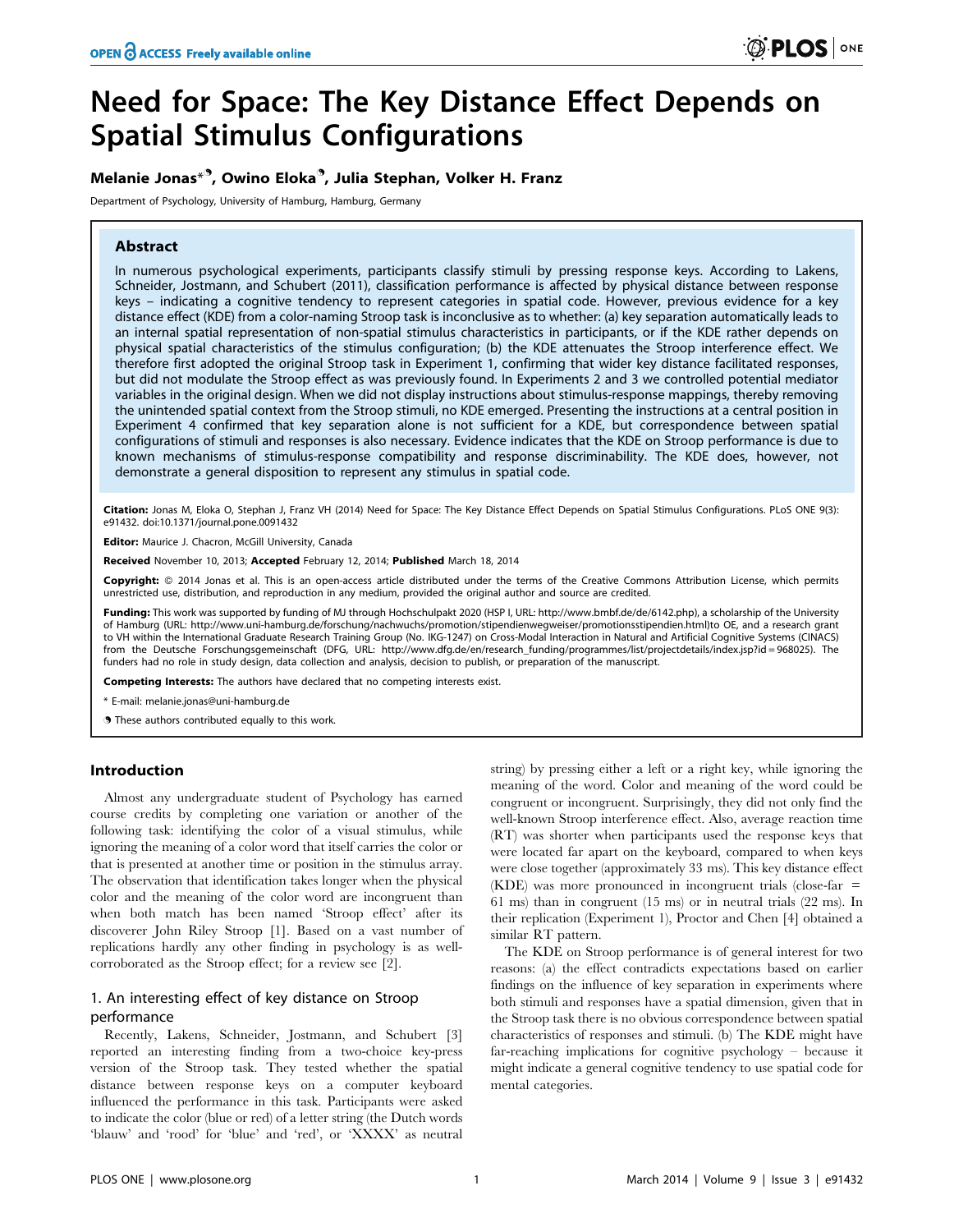# 2. Key distance and spatial stimulus-response compatibility

What makes the demonstration of the KDE so surprising in the first place is that in the Stroop task there is no correspondence between the spatial characteristics of the response configuration (left-right) and any feature of the stimuli. The task-relevant stimulus dimension of font color neither has imminent spatial features, nor are there obvious conceptual metaphors which might map the colors red and blue onto any spatial dimension shared with the response configuration, unlike, for example, numbers that are believed to be represented on a horizontal number line [5]. The letter strings also bear no spatial features, neither with regard to their meaning, nor their position on the screen, as stimuli were presented centrally at fixation.

In other paradigms, where stimuli and responses share spatial characteristics, effects of spatial stimulus-response (SR) compatibility have been repeatedly demonstrated: responses are usually faster and more accurate when the positions of stimulus and response coincide than when they do not. Even when the spatial position of a stimulus is not the task-relevant dimension, but participants have to respond to a non-spatial stimulus attribute, their spatial responses are nonetheless affected by the location of the stimulus, a phenomenon widely known as the 'Simon' effect [6]. According to Wallace [7], spatial SR compatibility is due to a comparison of spatial codes for stimulus and response positions, leading to a longer RT when representations of stimulus and response positions do not coincide.

To our knowledge, effects of response key separation in a Stroop paradigm have only been reported so far related to the basic design by Lakens et al. [3], which was adopted by Proctor and Chen [4], and recently by Nett and Frings [8]. However, an influence of key distance was found in earlier experiments with both spatial responses and visuo-spatial stimuli [9–11]. In fact, effects of key separation might depend on shared spatial characteristics of stimuli and responses.

In a response-cuing task by Miller [9] participants responded to the position of an asterisk on the screen by pressing one of four keys on a computer keyboard. Stimulus and response configuration corresponded in terms of their diamond-like spatial arrangement. It turned out that visual pre-cuing of responses was more effective in terms of accelerating RTs when response keys were located far apart at the left and right edges of the keyboard compared with keys close together at the center of the keyboard. Miller [9] suggested that response preparation primarily depends on a match between spatial cuing information and a spatial response code.

Further findings on the influence of key distance might also be due to spatial SR compatibility: Heister, Schroeder-Heister, and Ehrenstein [10] had participants make either spatially compatible or incompatible responses to right and left-lateralized visual stimuli. Participants responded with two fingers of either their left or right hand (different sessions) placed on different sets of two buttons each, with buttons separated by different horizontal distances (45 vs. 110 mm). The compatibility effect was significantly smaller when the buttons were farther apart (incompatible – compatible  $= 26$  ms) than when they were closer together (51 and 46 ms, depending on which combination of fingers was used).

Stins and Michaels [11] studied participants pressing mouse keys (Experiment 3), responding either spatially compatible or incompatible to the right or left half of six horizontally arranged visual stimuli. Mouse keys were actuated by the left or right index finger and separated horizontally by approximately 15 or 65 cm. While key separation did not modulate the effect of compatibility, it interacted with stimulus eccentricity. With wider separated keys, responses to more eccentric stimuli were faster than to more central stimuli. When participants carried out reaching movements to targets indicated by the horizontal stimuli instead of keypresses (Experiments 1 & 2), movement onset was always faster when the stimuli and the targets were both at central locations or both at eccentric locations (i.e., both close together or farer apart).

Adam, Hommel, and Umiltà [12] found that spatial compatibility of stimuli and responses affected key-presses in a responsecuing task (Experiments 2 & 3) modified after Miller [9]. Responses with fingers from both hands were faster and more accurate when both the horizontal configuration of four possible stimulus positions and four response positions was either a leftright pattern (with the two left and right positions close together) or an inner-outer pattern (with the two inner positions close together). This compatibility effect was found also when participants used fingers of one hand, however, only when response preparation was short.

Unlike in the above studies, in the Stroop task employed by Lakens et al. [3] and Proctor and Chen [4], spatial compatibility between Stroop stimuli and responses is not explicitly manipulated, rendering a KDE unexpected.

# 3. Potentially strong implications of the KDE on Stroop performance

Lakens et al. [3] proposed that the perceived distance between response keys automatically prompted participants to represent the colors of the Stroop stimuli in spatial codes, as an instance of a general tendency to organize mental categories in space. The authors' interpretation dates from the theoretical framework of extended cognition, the basic idea of which is the incorporation of the outer world into internal representations [13]. With respect to space in particular, Clark [13] primarily stated that it can be utilized to aid mental processing. Lakens et al. [3], moreover, argued that perceiving the response keys in the Stroop task as located far apart in extrapersonal space also spontaneously increases the mental space between representations of the stimulus categories (e.g., the colors). Mental separation of stimulus categories, in turn, facilitated selection of the correct response – all the more in the demanding incongruent trials where response selection was more difficult through interference from the word meaning. If however, as concluded by Lakens et al. [3], due to a general principle of human cognition key separation automatically affects mental representations, this would have a large impact on cognitive psychology. One would expect potentially any spatial arrangement of response keys to affect categorization of virtually any kind of stimulus.

Proctor and Chen [4] proposed a less general account: they assumed that the physical separation of response keys, or probably also other factors that distinguish the keys on the standard keyboard, enhances spatial discriminability of responses in the far key condition relative to the close key condition, thereby facilitating response selection with far keys. They furthermore consider the influence of key separation to be restricted to only the initial trials of an experiment (i.e., about 30 per condition). Their account of the KDE has therefore much less far-reaching implications than Lakens et al. 's [3].

The evidence we present here argues against Lakens et al. 's [3] strong interpretation of the KDE. Our findings furthermore imply that the KDE is not due to discriminability of responses alone, but rather to characteristics of both responses and stimuli.

# 4. Open questions

We identify two relevant issues in the evidence on the KDE on Stroop performance that are worth a thorough reinvestigation: the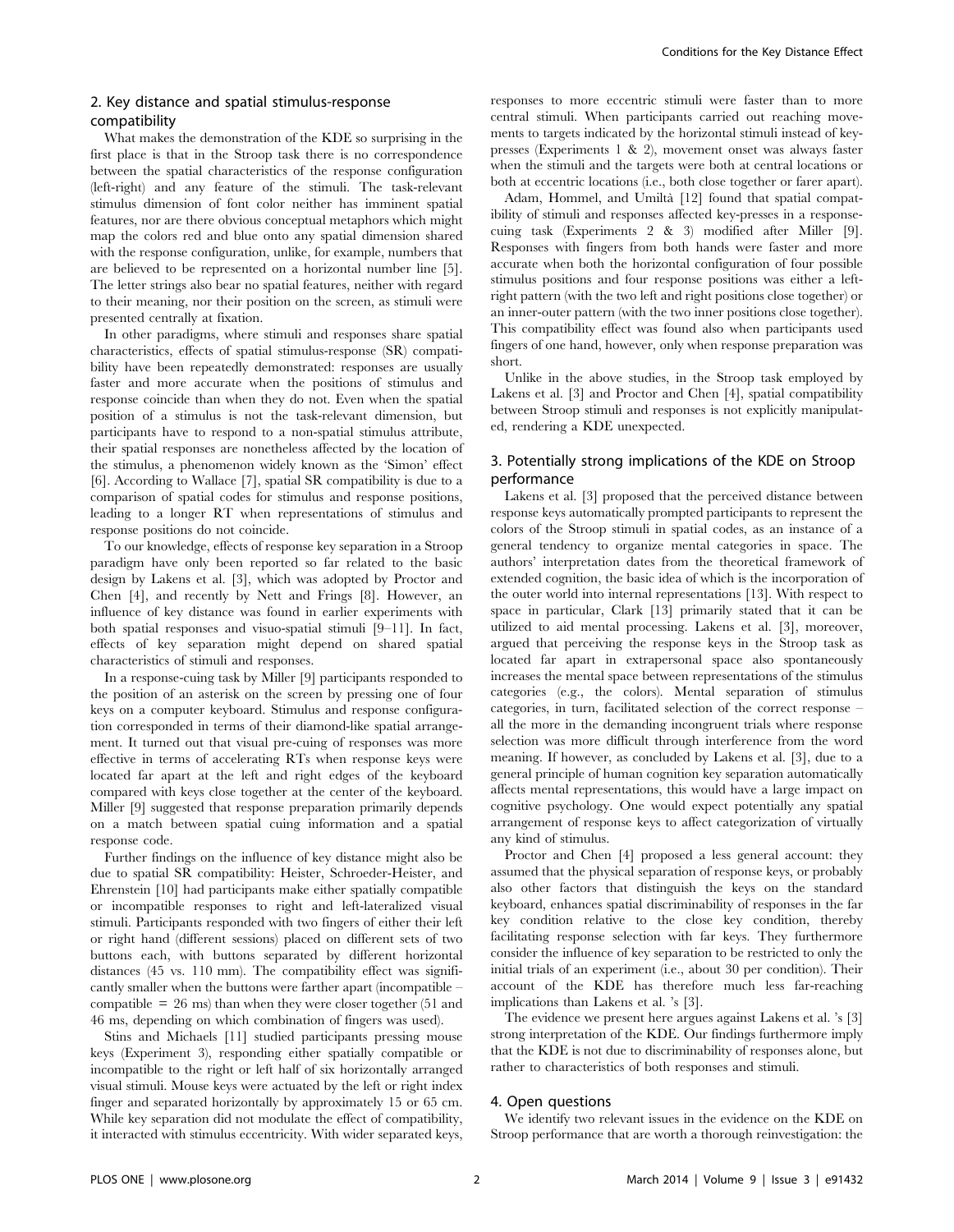first one regards a distinctive feature of the Stroop paradigm employed by Lakens et al. [3], Proctor and Chen [4] (Experiment 1), and Nett & Frings [8]. While the stimuli themselves did not convey any spatial information, instructions about SR mappings were presented as text at the bottom of the screen throughout all experiments, constantly reminding participants of which key they had to press in response to either color. Lakens et al. [3] positioned the SR mapping instructions in the lower left and right corner of the screen, spatially compatible with the positions of the respective keys. In the far condition, for example,  $S = red'$  was displayed in the lower left part of the screen, and '5  $=$  blue' in the lower right part (see set-up of our Experiment 1, Fig. 1C). Presenting the SR mapping instructions in this way is rather unusual in RT experiments. Lakens et al. [3] largely adapted the study design of a Stroop experiment conducted by Jostmann and Koole [14] (who, however, did not manipulate key distance in their study). Displaying SR mapping instructions in a spatial configuration on the screen might bias participants towards encoding the two stimulus colors on the spatial dimension. Therefore, a KDE might not just arise because physical key separation leads to differences in discriminability of responses, but ultimately because the configuration of the SR mapping instructions on the screen shares the spatial dimension with manual responses. If this is the case, the previous Stroop studies would not provide conclusive information whether the KDE arises automatically from a general tendency to represent mental categories in space.

Secondly, previous evidence is still inconclusive as to whether perceived distance between response keys affects Stroop performance in general, or specifically facilitates responses in the incongruent condition, thereby attenuating Stroop interference: in accord with Lakens et al. [3], Proctor & Chen's [4] replication (Experiment 1) showed a significant interaction between key distance and Stroop congruency which was due to less Stroop interference with far (5 ms) than with close keys (51 ms). In their two further Experiments 2 & 3 [4], there was no significant interaction. In one of these, that is, Experiment 2 [4], a main effect of key distance was found. The interpretation of this effect remains unclear, because key distance was introduced as a betweensubjects factor, including a third condition where subjects responded on close keys with fingers from a single hand, and no paired comparison between the two conditions with both hands was provided. In Proctor & Chen's [4] Experiment 3 key distance had no significant effect on RT at all. Nett and Frings [8] obtained both an interaction and a main effect of key distance in their conceptual replication (Experiment 1a). Despite analyses of variance (ANOVAs) showed different results, the numerical RT pattern was similar in all experiments, exhibiting faster responses with far than with close keys and a smaller Stroop effect with far keys.

The overall picture is, however, even more complicated. The above pattern was obtained only when at most 30 trials per key distance were analyzed in an experiment [3,8], [4] (Experiment 1).



Figure 1. Response and stimulus set-ups in the different experiments. A. Experiments 1 and 3-4, after [3]: keyboard keys assigned to responses in the close ('K', 'L') and far ('S', '5') distance conditions, respectively. B. Experiment 2: custom-made response keys were not labeled and could be adjusted in distance. C. Experiment 1: instructions about mappings of font colors to response keys were presented in the lower left and right corner of the screen. D. Experiment 4: instructions were presented centrally at the bottom of the screen. doi:10.1371/journal.pone.0091432.g001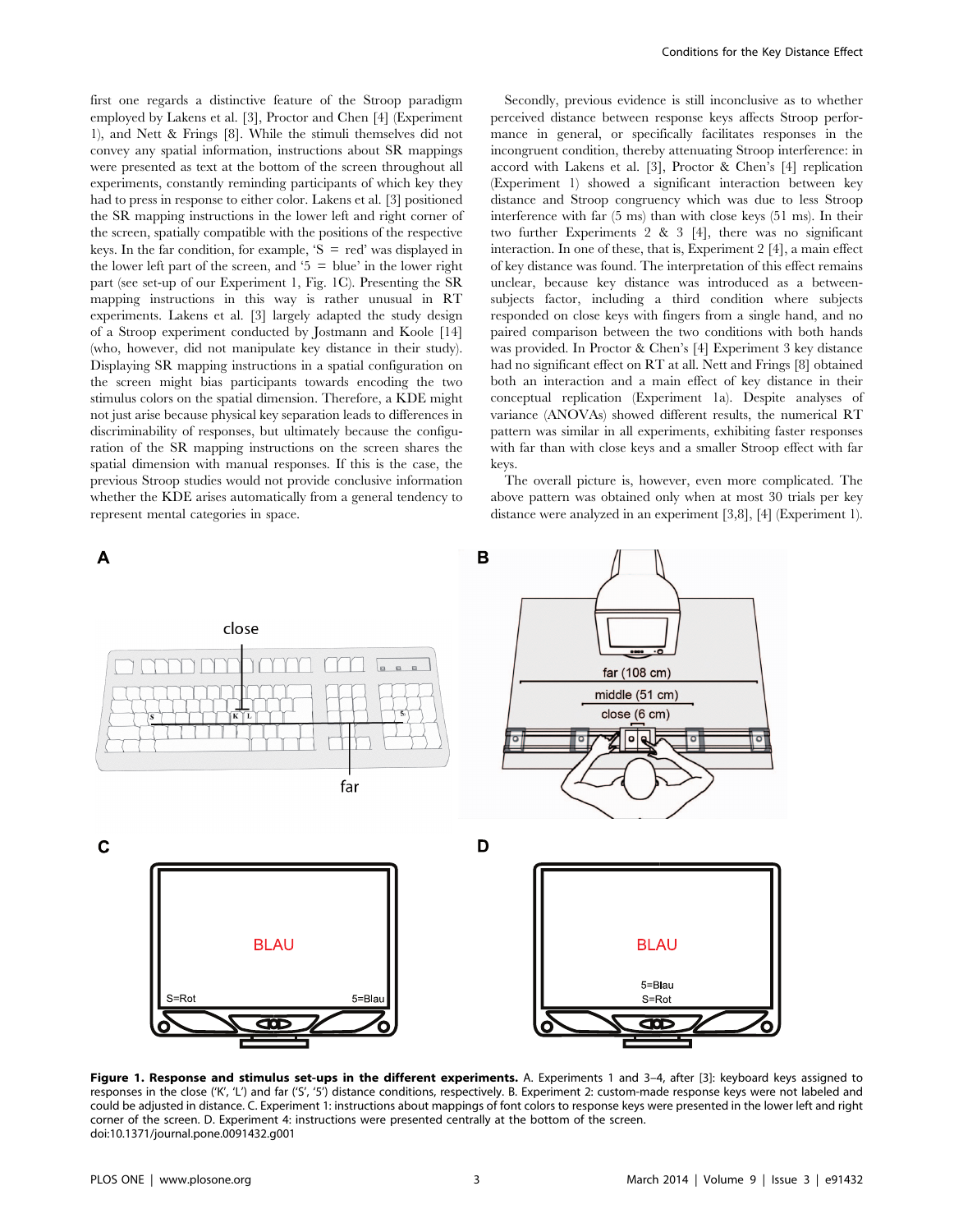When Proctor and Chen [4] analyzed all 720 trials from their longer experiments, the interaction effect vanished. Furthermore, mean RT was the same with close and far keys in Experiment 2, but tended to be slower with close keys in Experiment 3. Therefore, Proctor and Chen [4] assumed an influence of timecourse or practice. This, however, would seem inconsistent with Lakens et al. 's [3] idea of an automatic effect on internal representation.

Further evidence is needed to resolve these inconsistencies. This is all the more relevant, as a persistent modulation of Stroop interference through key separation might provide decisive new insight in the origin of the Stroop effect itself. Following Proctor & Chen's [4] reasoning, if key distance specifically facilitates response selection in incongruent Stroop trials by reducing interference from semantic information on the color categorization task, this would indicate that Stroop interference cannot only result from stimulus-stimulus compatibility, but also from SR compatibility  $[15]$ .

However, our present results suggest a key role of the displayed SR mapping instructions in the mediation of the KDE on Stroop performance. Furthermore, current evidence altogether does not corroborate a consistent attenuation of Stroop interference by key separation.

#### 5. Our experiments

We addressed the above issues by systematically modifying Lakens et al. 's [3] original Stroop task in four experiments. In Experiment 1, using a design similar to Lakens et al. [3] (Fig. 1A, C), we probed the replicability of the KDE. Our results confirmed an influence of horizontal separation of response keys. RTs were significantly faster in total with far than with close keys. The Stroop effect was smaller when keys were close; however, the interaction was not significant. In Experiment 2 we removed potentially mediating factors for KDEs, other than physical key separation alone, from the configuration of stimuli and responses, increased the accuracy of the measurement, and tested a wider range of key distances (Fig. 1B). As we did not find a KDE, we returned to the original design by Lakens et al. [3] to identify the source of KDE by successively manipulating putative mediators. In Experiment 3 we removed the SR mapping instructions that had been displayed in a spatial configuration on the screen along with the stimuli in the original study (Fig. 1C). Because omitting the instructions also cancelled the KDE, we hypothesized that it was essentially driven by the spatial correspondence between the displayed SR mapping instruction and the actual responses. We tested this idea by reducing the correspondence between SR mapping instructions and responses with far keys. When we moved the instructions to the center of the screen in Experiment 4 (Fig. 1D), the KDE disappeared. Our findings show that the KDE reported by Lakens et al. [3] depends on spatial stimulus-response compatibility and response discriminability, but does not indicate a cognitive principle of spatial representation.

# Experiment 1

The goal of the first experiment was to replicate the KDE using methods analogous to Lakens et al. [3] and Proctor and Chen [4] in our laboratory. We used the same experimental task and set-up, especially an ordinary keyboard, and displayed SR mapping instructions on the screen throughout the task. Because of our German-speaking participants, we had to present the color words in German instead of Dutch. In place of a QWERTY keyboard we employed a QWERTZ keyboard with which our participants were more familiar. Moreover, we chose to present a somewhat more

reliable number of 20 repetitions per Stroop condition (congruent, incongruent, neutral) instead of the very small number of 10 repetitions used in the earlier studies. Under conditions as in previous studies, we expected key distance to affect performance, either by way of general response facilitation with wider key separation, or by a specific reduction of RTs in incongruent trials in the far key condition.

#### 1. Methods

1.1 Participants. Twenty participants took part in Experiment 1 (18 females; age 18–37 years,  $M = 22.6$ ). In all experiments, participants were either undergraduate students who received course credits or paid volunteers. All were native German speakers, right-handed and had normal or corrected-tonormal vision by self-report.

1.2 Ethics statement. Written informed consent was obtained from all participants. All experiments were conducted in accordance with the 1964 Declaration of Helsinki and with the ethical guidelines of the German Psychological Society (DGPs) and the Professional Association of German Psychologists (BDP) (2005, C.III). The study was conducted within the International Graduate Research Group ''Cross-modal Interaction in Natural and Artificial Cognitive Systems'' (CINACS) that was reviewed and approved by the German Research Foundation (DFG, project number IGK-1247) which did not require further Institutional Review Board approval.

1.3 Apparatus, stimuli and procedure. Participants sat in a quiet room at a distance of approximately 60 cm from the screen. The Psychophysics Toolbox [16,17] in Matlab (R2010b; The Mathworks, Inc., MA, USA) was used to control stimulus presentation on a Fujitsu Siemens CRT color monitor (screen diagonal: 43.2 cm, resolution:  $1024 \times 768$  pixels, refresh rate: 100 Hz). Experimental stimuli were the German words 'BLAU' and 'ROT' for 'blue' and 'red', or the letter string 'XXXX' in uppercase Arial font. The strings were presented centrally on the screen, in red or blue on a white background  $(x, y, Y)$  coordinates, with  $x$ ,  $y$  being chromaticity coordinates within the CIE 1931 color space, and  $\hat{T}$  denoting luminance in cd/m<sup>2</sup>: red = 7.581, 0.346, 81.7; blue = 0.158, 0.93, 13.2, white = 0.290, 0.316, 80.8). Keys on a standard QWERTZ keyboard were assigned to responses in the close  $(K', L')$  and the far  $(S', 5')$  distance condition, respectively (Fig. 1A). Responses were made with the left or right index finger. SR mapping instructions were presented as text in the left and right lower corners of the screen throughout the task (e.g., 'S = red' to the left and '5 = blue' to the right; Fig.1c). Participants were instructed to identify as fast as possible the color of the centrally displayed stimulus by pressing the assigned response key, while ignoring the word meaning. Participants underwent 120 trials in computer-generated pseudo-random order in 2 blocks (close, far) of 60 trials each (20 per Stroop congruency: congruent, incongruent, neutral). Within participants, one of two SR mapping instructions (blue = right key or blue = left key) was used in both blocks, and instructions were counterbalanced across participants. Each block was preceded by 10 practice trials. A single trial started with a white screen presented for 200 ms, after which a black fixation cross was displayed in the center of the screen for 500 ms  $(x, y, Y$  CIE coordinates for black = 0.366, 0.392, 3.25). Thereafter the target word appeared for 2000 ms, during which the response was made. In the practice trials, visual feedback ('Falsch', German word for 'wrong') was displayed for 500 ms in the center of the screen if an incorrect response was made. If participants failed to respond within 2000 ms in any trial, it was repeated at a random later time.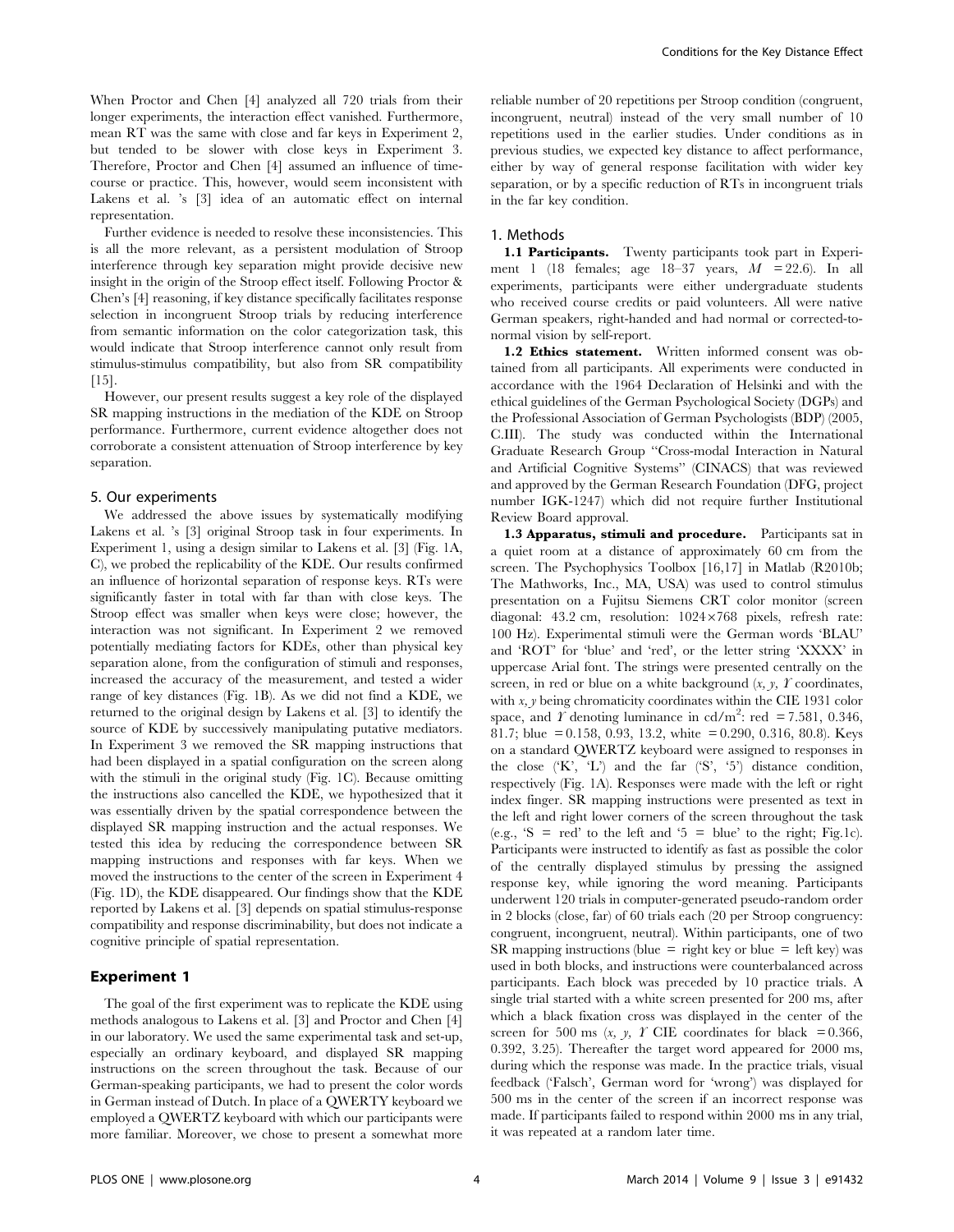1.4 Data analysis. Error trials were excluded from subsequent analysis on RT. We performed a 3 (Stroop congruency: congruent, incongruent, neutral)  $\times$ 2 (key distance: close, far) repeated-measures ANOVA on mean RT and error rate. To correct for possible non-sphericity of data, Greenhouse-Geisseradjusted p-values are given for all effects. Departure from sphericity is denoted as Greenhouse-Geisser-e. Effect size is reported as  $\eta_p^2$  [18] for F-tests and as Cohen's d [19] for t-tests. Considering repeated measures, *d* was estimated as  $\frac{M_D}{s_D}$ . 95% confidence intervals are given for the mean difference between two  $conditions$  (i.e., Stroop effect  $=$  incongruent-congruent, main effect of key distance  $=$  close-far, interaction effect between Stroop congruency and key distance  $=$  Stroop effect for close keys-Stroop effect for far keys). Significance level was set to  $\alpha = .05$ .

To assure that our main analysis would not miss any transient effect of key distance that is evident only in the initial trials, we followed the procedure of Proctor and Chen [4] by additionally analyzing the first 30 trials per key distance (i.e., 10 trials per Stroop congruency). If not stated otherwise, the same analyses are reported for all experiments. The raw data of our experiments can be openly accessed via the Open Science Framework (https://osf. io/7gj3u/).

#### 2. Results

2.1 Analysis of all 120 trials. Fig. 2 and Table 1 display RT and error data, respectively. Error rate did not show any significant main or interaction effects of the above factors (all  $p \geq$ .098).

For RT, a main effect of Stroop congruency was obtained  $(F(2,38) = 8.84, \varepsilon = .62, p = .004, \eta_p^2 = .32)$ . Responses were slower in incongruent than in congruent conditions  $(t(19) = 3.73)$ ,  $p = .001$ ,  $d = 0.83$ ;  $M = 444$  vs. 403 ms, 95% CI [17.85, 63.66]). The main effect of key distance was also significant  $(F(1,19))$ = 9.67,  $p = .006$ ,  $\eta_p^2 = .34$ ): participants responded slower with close than with far keys  $(M = 442$  vs. 406 ms, 95% CI [11.66, 60.55]). Stroop congruency and key distance did not interact significantly  $(\vec{F}(2,38)) = 0.88$ ,  $\varepsilon = .87$ ,  $p = .413$ ,  $\eta_p^2 = .04$ ; Stroop effect for close vs. far keys = 50 vs. 32 ms, 95% CI  $[-6.77, 44.2]$ .

2.2 Analysis of first 30 trials per key distance. When we considered only the first 30 trials in each key distance block, error rate did not show any significant effects (all  $p \ge 0.094$ ). RT showed a main effect of Stroop congruency ( $F(2,38) = 9.47$ ,  $\varepsilon = .73$ ,  $p = .002$ ,  $\eta_p^2$  = .33), with slower responses in incongruent than in congruent trials (t(19) = 4.26,  $p<.001$ ,  $d= 0.95$ ;  $M= 450$  vs. 404 ms, 95% CI [23.59, 69.18]). There was a main effect of key distance  $(F(1, 19) = 7.24, p = .014, \eta_p^2 = .28; M = 450$  vs. 408 ms for close and far keys, 95% CI [11.30 71.83]), but no interaction between Stroop congruency and key distance  $(F(2,38) = 0.17)$ ,  $\varepsilon$  = .71,  $p = .775$ ,  $\eta_p^2 = .01$ ; Stroop close vs. far = 62 vs. 47 ms, 95% CI  $[-24.05, 52.26]$ .

#### 3. Discussion

The RT pattern in Experiment 1 confirms the finding of a KDE in the Stroop task. In contrast to Lakens et al. [3] and Proctor and Chen [4] (Experiment 1), key distance affected RT similarly in both congruent and incongruent trials: participants responded generally faster when response keys were far apart than when keys were close together. Although the numerical size of the Stroop effect was somewhat smaller with far (incongruent-congruent  $=$ 32 ms) than with close keys (50 ms), the interaction was not significant. Likewise, in the second of their three experiments, Proctor and Chen [4] (Experiment 2) found a significant main effect, but no interaction between key distance and Stroop congruency. However, there was a smaller Stroop effect in the far than in the close key condition. In the third experiment [4], key distance had no significant effect on RT, but again the Stroop effect was numerically smaller with far than with close keys. Our data is consistent with Proctor and Chen's [4] assumption that physical key distance enhances discriminability of responses, as reflected in faster responses with far keys. Results do, however, not suggest that higher response discriminability with far keys also attenuates the Stroop effect. In fact, a facilitation in both Stroop conditions, rather than only in incongruent trials, seems even more consistent with the explanation favored by Lakens et al. [3]: if humans have a cognitive tendency to represent mental categories in space, which is prompted automatically by perceived separation of response keys, then a KDE across all conditions of a classification task would be plausible. As to the time-course of the influence of key distance, converging results from analyses both on all and on initial trials of Experiment 1 do not suggest a decay over time like in Proctor and Chen [4].

Importantly, while results from Experiment 1, Lakens et al. [3] and Proctor and Chen [4] confirm that physical key separation has an influence on Stroop performance, they do not yet permit to infer whether this influence is automatic. First of all, displaying SR mapping instructions in a spatial configuration on the screen might bias participants towards encoding the color categories on the horizontal spatial dimension. Also, key separation was confounded with two other characteristics of the keys on the standard keyboard. Close keys were both labeled with letters ('K' and 'L'), as opposed to far keys labeled with a letter versus a number ('S' and '5'; Fig. 1A). In addition to that, close keys were both located in the main typing area of the keyboard, while far keys were located in distinct parts, that is, 'S' in the main typing area, but '5' in the numeric keypad which is visually separated from the main block via the spatial arrangement of keys. Hence the findings obtained with this response set cannot rule out that key separation is not the only critical factor in the response configuration for the KDE. Moreover, in the original set-up, key distance was varied in a narrow range at only two levels, therefore potential boundary conditions of the effect regarding absolute and relative distances between keys could not be tackled.

#### Experiment 2

With Experiment 2 we designed a stricter test of the automaticity of the KDE: we refrained from displaying the SR mapping instructions during the experiment. We used un-labelled response keys with high measurement accuracy, adjusted to three different horizontal distances of a wide range. Furthermore, we controlled for effects of expectancy by drawing stimulus onset asynchronies from a memoryless distribution, rather than using a fixed interval as before. We counterbalanced SR mapping instructions within participants to control for order effects, and further enhanced the reliability of our measurement by presenting three times as many trials as in the original design. If key separation automatically drives the KDE, the effect should arise even under these conditions.

# 1. Methods

1.1 Participants. Thirty-six participants took part in the experiment (22 females; age 18–53 years,  $M = 26.4$ ).

1.2 Apparatus, stimuli and procedure. Apart from the above mentioned modifications in response device, instruction, timing and number of trials and block order, we used the same basic task as in Experiment 1. Participants were instructed about the SR mapping before testing, and instructions were not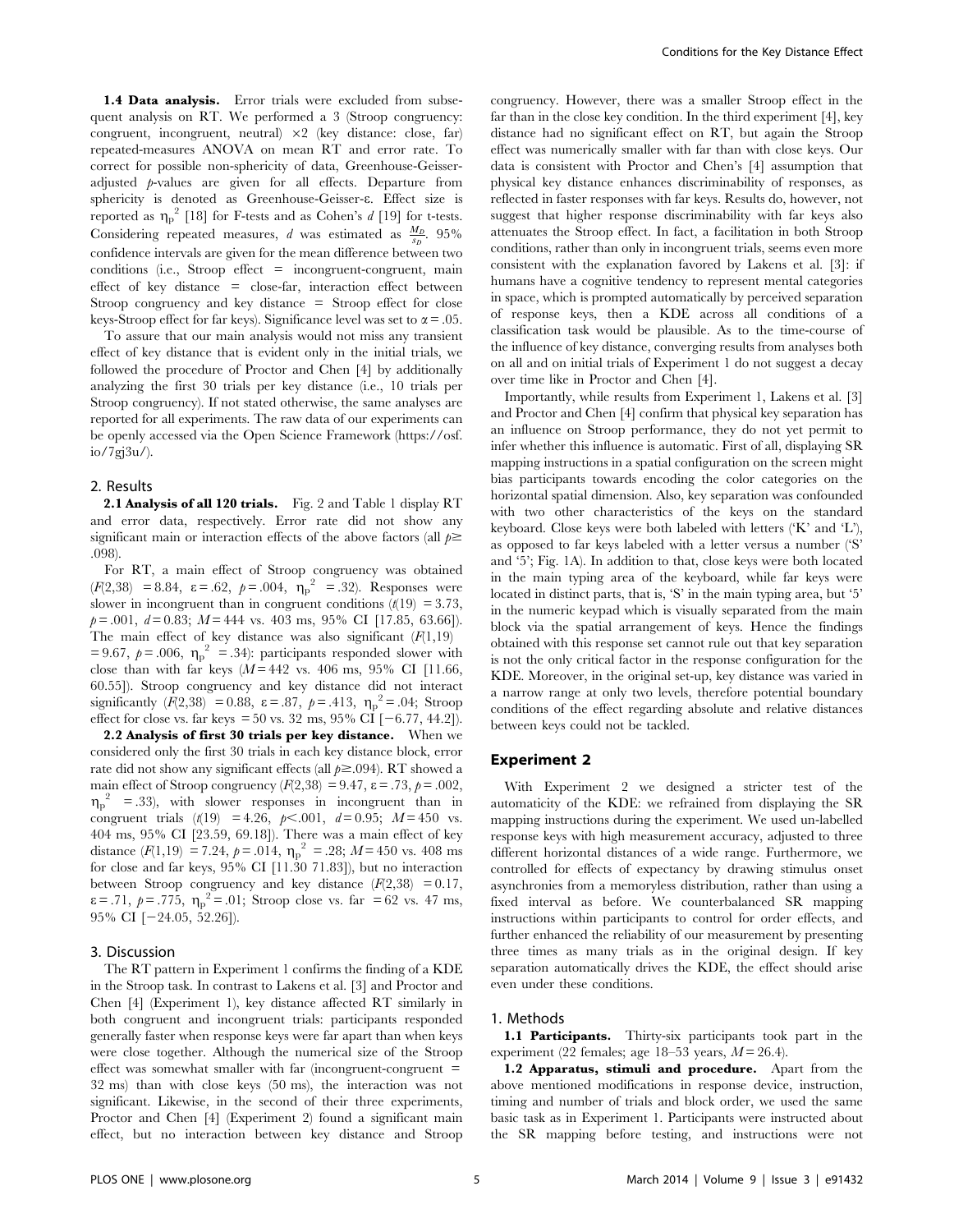

Figure 2. Results of Experiments 1-4 (all trials). Left column: mean reaction time (RT in ms) as a function of key distance (close, far) and Stroop congruency (congruent, incongruent, neutral) for all trials. Error bars represent SEM between participants. Right column: effect of key distance defined as mean RT difference between close and far conditions, for each Stroop congruency (congruent, incongruent, neutral), and averaged across all congruencies. Error bars represent SEM of mean close-far differences between participants. For the correct interpretation of these error bars see Franz and Loftus [24]. doi:10.1371/journal.pone.0091432.g002

presented along with the experimental stimuli. We used custommade response keys without labels that were steplessly adjustable to various distances. RT was measured by means of a high precision DT9812-USB module (Data Translation, Inc., MA, USA). RTs registered by the Matlab-controlled DT9812 were on average only 3.6 ms larger than the latencies measured by a calibrated digital oscilloscope and showed low variability  $(SD =$ 0.95 ms), thus very little noise was added to our measurement. In contrast, conventional keyboards were found to exhibit total delay times of 11 to 73 ms  $(SD = 0.8-9 \text{ ms})$  [20].

Participants underwent 360 trials in six blocks of 60 trials each (20 per Stroop congruency: congruent, incongruent, neutral). We used three different key distances (close: 6 cm, middle: 51 cm, far: 108 cm measured from center to center; Fig. 1B) and two different SR mapping instructions (blue = right key, blue = left key). Key distance changed every two blocks and instructions changed every single block within each participant. Block order was counterbal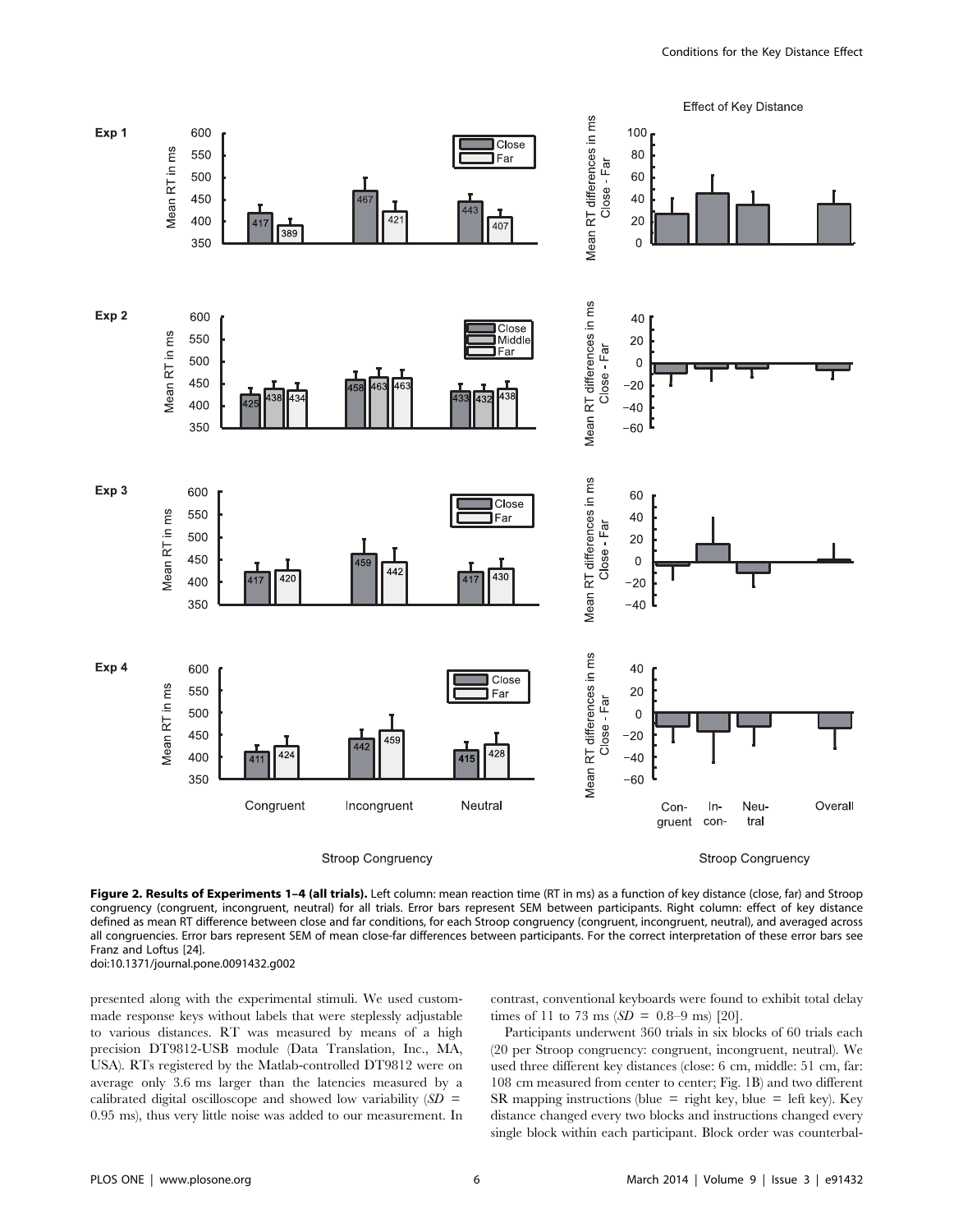Table 1. Error rate (M, SD in %) in Experiments 1–4 as a function of key distance (close, far) and Stroop congruency (congruent, incongruent, neutral).

|                     |        | Congruent | Incongruent | Neutral  |
|---------------------|--------|-----------|-------------|----------|
| <b>Experiment 1</b> | Close  | 2.0(3.4)  | 3.8(4.3)    | 2.0(3.0) |
|                     | Far    | 2.5(3.8)  | 4.5(5.6)    | 3.8(6.7) |
| <b>Experiment 2</b> | Close  | 2.4(3.4)  | 3.2(2.7)    | 2.8(2.9) |
|                     | Middle | 3.2(4.4)  | 3.8(4.3)    | 3.4(4.9) |
|                     | Far    | 3.5(4.8)  | 3.3(3.6)    | 3.0(3.0) |
| <b>Experiment 3</b> | Close  | 2.3(3.4)  | 6.8(8.2)    | 3.3(4.7) |
|                     | Far    | 2.8(4.1)  | 7.3(6.2)    | 4.0(4.8) |
| <b>Experiment 4</b> | Close  | 3.4(2.9)  | 6.1(7.7)    | 2.9(4.5) |
|                     | Far    | 2.9(3.8)  | 5.3(5.6)    | 4.7(7.0) |

doi:10.1371/journal.pone.0091432.t001

anced between participants. Each block was preceded by 10 practice trials. A single trial started with a fixation cross in the center of the screen, presented for a fixed duration of 900 ms and an additional random duration drawn from a non-ageing exponential distribution ( $\lambda = 100$  ms). Thereafter the target word appeared for 2000 ms, during which the response was made. Feedback ('Falsch', German for 'wrong') was displayed only after an incorrect response.

#### 2. Results

2.1 Analysis of all 360 trials. Fig. 2 and Table 1 display RT and error data. Error rate did not show any significant effects (all  $p \ge 0.289$ .

For RT, a main effect of Stroop congruency was obtained  $(F(2,70) = 30.5, \varepsilon = .77, p < .001, \eta_p^2 = .47)$ , with longer responses in incongruent than in congruent trials  $(t(35) = 6.27, p<.001,$  $d = 1.04$ ;  $M = 461$  vs. 432 ms, 95% CI [19.62, 38.41]). The main effect of key distance was not significant ( $F(2,70) = 0.67$ ,  $\varepsilon = .97$ ,  $p = .511$ ,  $\eta_p^2 = .02$ ; *M* for close, middle, far keys = 439, 445, 445 ms, 95% close vs. far CI [-18.41, 5.96]). Again, Stroop congruency and distance between response keys showed no interaction  $(F(4, 140) = 0.74, \varepsilon = .83, p = .543, \eta_p^2 = .02;$  Stroop close vs. far = 34 vs. 29 ms, 95% CI  $[-15.31, 24.55]$ .

2.2 Analysis of first 30 trials per key distance. In the initial trials, error rate showed a main effect of Stroop congruency  $(F(2,70) = 3.75, \varepsilon = .87, p = .035, \eta_p^2 = .1)$ : participants made more errors in incongruent than in congruent trials  $(t(35) = 2.33)$ ,  $p<.026$ ,  $d= 0.39$ ;  $M = 3.5$  vs. 2.3%, 95% CI [.16, 2.34]). No other effects were significant (all  $p \ge 247$ )

RT showed a main effect of Stroop congruency  $(F(2,70) = 6.64,$  $\varepsilon = .91$ ,  $p = .003$ ,  $\eta_p^2 = .16$ ), with slower responses in incongruent than in congruent trials ( $t(35) = 2.43$ ,  $p<.020$ ,  $d= 0.4$ ;  $M = 451$  vs. 428 ms, 95% CI [3.72, 41.52]). There was no main effect of key distance  $(F(2, 70) = 0.58, \varepsilon = .94, p = .553, \eta_p^2 = .02; M$  for close, middle, far keys = 429, 436, 438 ms, 95% CI close vs. far [2 28.33, 10.02]), and no interaction between Stroop congruency and key distance  $(F(4, 140) = 1.57, \varepsilon = .83, p = .195, \eta_p^2 = .04$ ; Stroop close, middle, far = 28, 39, 5 ms, 95% CI close vs. far  $[-13.13, 13.15]$ 60.25]).

# 3. Discussion

After controlling several possible mediators of the KDE other than perceived key separation in Experiment 2, that is, without SR mapping instructions on the screen and with un-labeled response keys at three different distances, we found no indication that key

distance affected performance. Results from the early trials corresponded to those from all 360 trials, ruling out that a KDE might have been present only at the beginning of the experiment. Effects of Stroop congruency in the first 30 trials were consistent in both error rate and latency, and therefore not suggestive of a speed-accuracy tradeoff in performance.

Albeit results of Experiment 2 confirm that horizontal key separation alone cannot cause the KDE, the comparison between Experiment 1 and 2 does not permit a definite conclusion which factors are actually responsible for the effect: on the one hand, an interaction between the configurations of stimuli and responses might lead to the KDE. A prerequisite for this interaction might be the addition of SR mapping instructions to the stimulus configuration, meaning that no effect was found in Experiment 2 because no instructions were displayed. On the other hand, horizontal key separation in Experiment 1 was confounded with labeling and spatial grouping of keys on the standard keyboard. Therefore, our results not yet ruled out that characteristics of the response configuration might be sufficient to elicit the KDE: labeling or grouping of keys, either by themselves or in a combination with horizontal key separation.

#### Experiment 3

We performed Experiment 3 to exclude the possibility that it was the use of un-labelled and un-grouped response keys rather than the omission of the SR mapping instructions that actually cancelled the KDE in Experiment 2. We again adopted Lakens et al. [3] set-up and used an ordinary keyboard, as in Experiment 1. But we removed the SR mapping instructions from the screen, paralleling Experiment 2. If SR mapping instructions are crucial for the KDE, then we would expect no KDE in Experiment 3.

#### 1. Methods

1.1 Participants. Twenty participants took part in the experiment (19 females; age 19–26 years,  $M = 21.5$ ).

1.2 Apparatus, stimuli and procedure. The apparatus and stimuli were the same as in Experiment 1. The only difference in the procedure was that we instructed participants beforehand about SR mappings and did not display instructions throughout the experiment.

#### 2. Results

2.1 Analysis of all 360 trials. Fig. 2 and Table 1 display RT and error data. Error rate showed a main effect of Stroop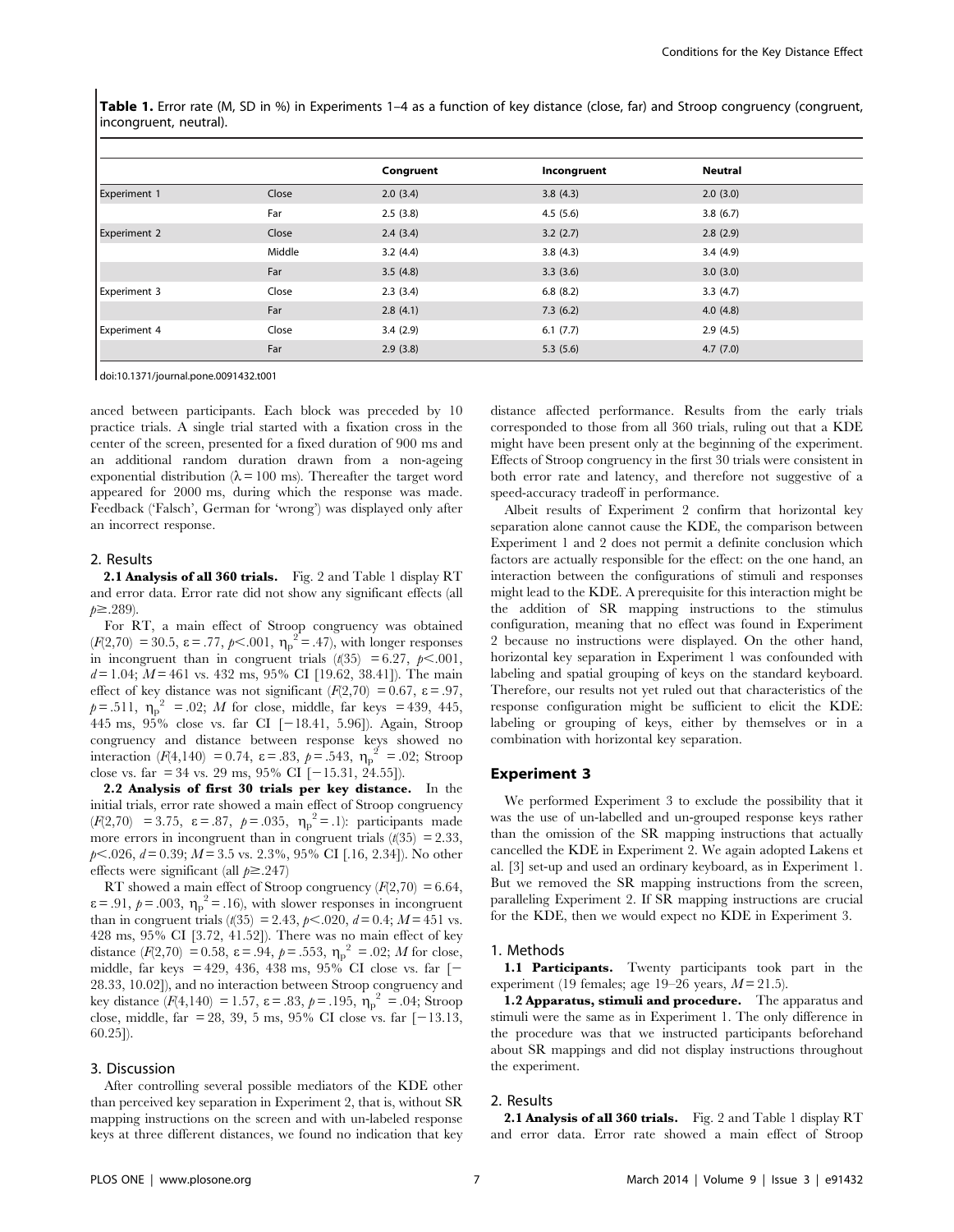congruency ( $F(2,38) = 6.52$ ,  $\varepsilon = .76$ ,  $p = .008$ ,  $\eta_p^2 = .26$ ): participants made more errors in incongruent than in congruent conditions ( $t(19) = 3.14$ ,  $p = .005$ ,  $d = 0.7$ ;  $M = 7$  vs. 2.5%, 95% CI [1.5, 7.5]). The main effect of key distance was not significant, as was the interaction between key distance and Stroop congruency (both  $p \geq .413$ ).

The RT analysis revealed a main effect of Stroop congruency  $(F(2,38) = 5.01, \varepsilon = .69, p = .024, \eta_p^2 = .21)$ , with slower responses in incongruent than in congruent trials  $(t(19) = 2.83, p = .011,$  $d = 0.63$ ;  $M = 450$  vs. 418 ms, 95% CI [8.25, 54.97]). RT showed neither a main effect of key distance ( $F(1,19) = 0.00, p = .983, \eta_p^2$ = .000; *M* for close vs. far keys = 430 vs. 430 ms, 95% CI  $\dot{=}$ 27.46, 26.7]) nor an interaction between Stroop congruency and key distance  $(F(2,38) = 1.46, \varepsilon = .64, p = .245, \eta_p^2 = .07;$  Stroop close vs. far = 42 vs. 22 ms, 95% CI  $[-15.4, 55.08]$ .

2.2 Analysis of first 30 trials per key distance. In the early trials, error rate did not show any significant effects (all  $p \geq$ .171). RT showed a marginally significant main effect of Stroop congruency ( $F(2,38) = 3.47$ ,  $\varepsilon = .77$ ,  $p = .055$ ,  $\eta_p^2 = .16$ ): participants responded slower in incongruent than in congruent trials  $(t(19) = 2.42, p = .026, d = 0.54; M = 448$  vs. 417 ms, 95% CI [4.16, 57.1]). There was neither a main effect of key distance  $(F(1, 19) = 0.11, p = .739, \eta_p^2 = .006; M$  for close vs. far keys  $= 427$  vs. 425 ms, 95% CI  $[-32.2, 37.47]$  nor an interaction between Stroop congruency and key distance  $(F(2,38) = 0.67)$ ,  $\varepsilon = .67$ ,  $p = .464$ ,  $\eta_p^2 = .03$ ; Stroop close vs. far = 42 vs. 22 ms, 95% CI  $[-37.8, 77.43]$ .

# 3. Discussion

Consistent with Experiment 2, presenting only the Stroop stimuli on the screen in Experiment 3 cancelled the influence of key distance on RT that was found in Experiment 1. Analyses yielded the same results for the whole experiment and the initial trials. All trials considered both error rate and latency showed consistent effects of Stroop congruency, therefore not indicating a speed-accuracy tradeoff. Importantly, the combined interpretation of data from Experiments 2 and 3 now suggests that the SR mapping instructions are in fact a necessary part of the stimulus configuration on the screen concerning the KDE. Neither attribute of the response configuration, that is, horizontal separation, labeling, and grouping of keys, automatically elicits the effect. Of note, Nett and Frings [8] (Experiment 1a) recently tested the hypothesis that the KDE observed in Lakens et al.'s [3] original paradigm might be induced by the fact that both key labels in the close condition were belonging to the same category (i.e., letter), whereas in the far condition the keys were labelled with a letter and a number. They directly compared three participant groups who either used the same keys as in Lakens et al. [3], or keys that were consistently labelled with letters, or with numbers, in both distance conditions. They found an overall interaction between Stroop congruency and key distance, in addition to a main effect of key distance. Taking into account that the authors used an even smaller number of trials in their study (i.e., altogether 48, or only 24, according to the interpretation of the somewhat ambiguous design description) than the original experiment, which might have compromised the reliability of their measurement, this finding seems to rule out that the key labels are essential for the KDE. So far, our results indicate that perceived distance between response keys is only a necessary, but not a sufficient condition for the KDE. It seems that the effect emerges from an interaction between the response configuration and the stimulus configuration, the latter including both Stroop stimuli and SR mapping instructions.

Following Miller's [9] line of argument that the match between spatial stimulus information and spatial response codes strongly influences responses, it is conceivable that the KDE is generated by the actual correspondence between spatial positions of SR mapping information on the screen - as an equivalent to the spatial cues used by Miller - and spatial positions of the response keys. At first, the SR mapping instructions on the screen in Experiment 1 were in general spatially compatible with responses on the keyboard in front of the monitor. That is, the relative position of a correct response and the instruction about the correct key always coincided in terms of whether they were on the left or the right side of the set-up's midline. However, the degree of spatial correspondence between the absolute horizontal positions of SR mapping instructions and responses was actually higher with the far as compared with the close keys: using a computer monitor and a keyboard of both regular size, we presented SR mapping instructions at a distance of about 24 cm from each other (measured from center to center of the letter strings; see Fig. 1C). Far keys were separated by approximately 33 cm, close keys by 2 cm (center to center). Thus, higher spatial discriminability of wider separated responses might lead to response facilitation only if there is also better spatial correspondence between absolute horizontal locations of instructions and responses in the far key condition

Most studies of SR compatibility addressed spatial correspondence of stimuli and responses exclusively in relative terms of 'left/ right' categories. We know of only few studies that manipulated absolute position in both stimuli and responses, the results of which suggest though that the correspondence of absolute positions may also influence performance: Stins and Michaels [11] (Experiments 1 & 2) studied fast reaching movements towards either a central or a more eccentric target (separated by approx. 15 or 65 cm), in response to one of six horizontally arranged visual stimuli. They found that RT was faster not only when relative positions of stimuli and response targets were compatible, but also when their absolute positions corresponded. Reaches directed at central targets were initiated faster in response to central stimuli than to more eccentric stimuli. Likewise, reaches towards eccentric targets were faster in response to eccentric stimuli than to central stimuli (both independent from the hand's starting position). When participants performed mouse key-presses instead of reaching movements in response to the spatial stimuli, the correspondence effect of absolute positions was evident again, however, restricted to eccentric responses. Furthermore, Adam et al. [12] varied the horizontal grouping of both the stimulus and response set in two of their response-cuing experiments (Experiments 2 & 3). They used all combinations of four possible stimulus and response positions that were arranged in either a left-right or inner-outer pattern. When both hands were used (the index and middle finger constituting the left-right pattern and the index and litter finger constituting the inner-outer pattern), results actually showed an effect of spatial stimulus-response compatibility on the set-level: RTs were shorter and accuracy was higher when stimulus and response configurations corresponded in their horizontal configuration. When only one hand was used (the left–right response set consisting of the thumb, index, ring, and little finger, the inner– outer response set consisting of the thumb, index, middle, and little finger), the compatibility effect was restricted to RTs with a short preparation interval of 60 ms. If eccentricity, or absolute position in general, were assumed a dimension which the stimulus and response set can share (in addition to relative left-right position), then the correspondence between spatial codes for stimulus and response eccentricity might influence performance similar to the correspondence between codes for relative positions; see [7].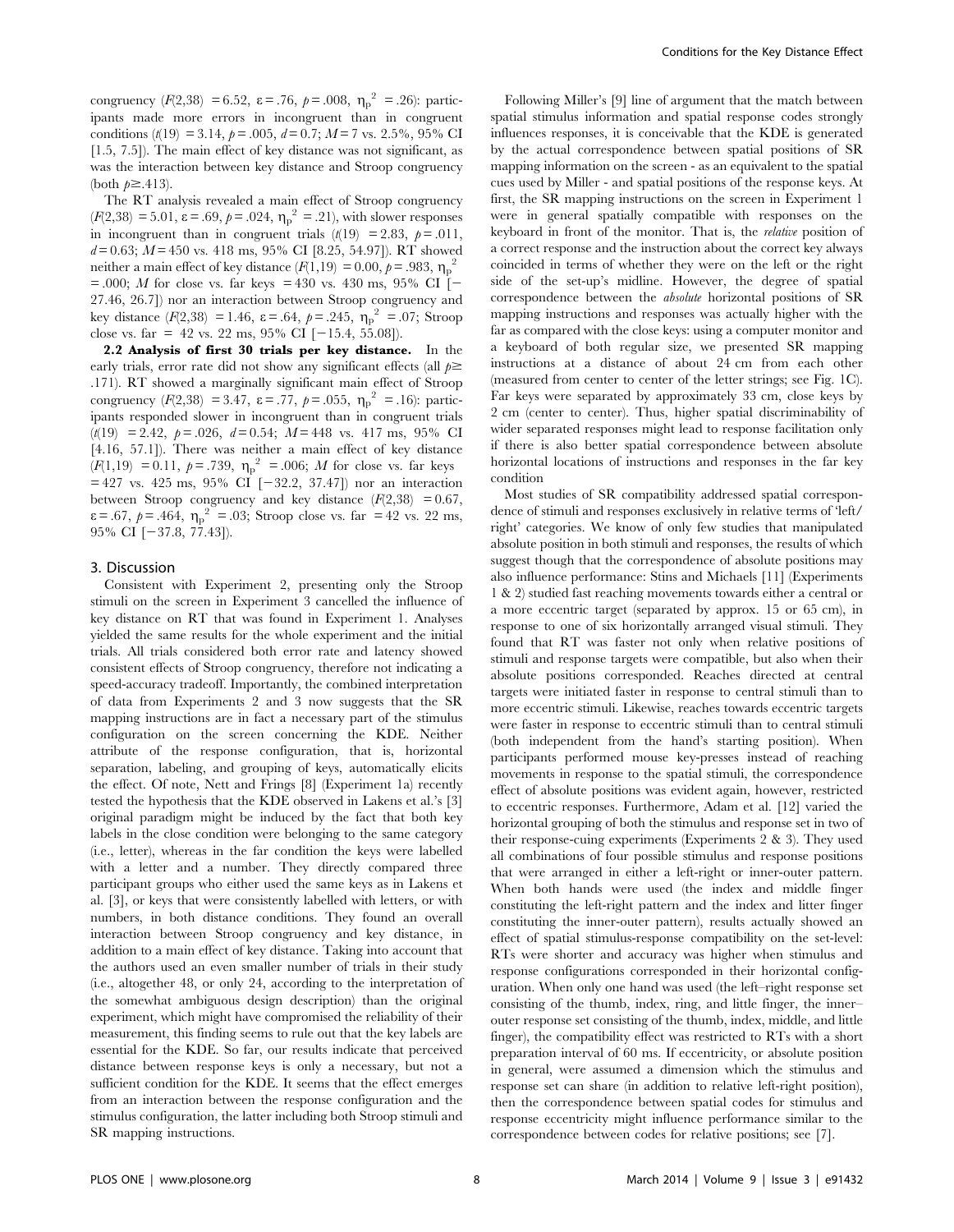## Experiment 4

Having established the connection between the stimulus configuration and the KDE in Experiments 2 and 3, Experiment 4 tested the idea that the influence of SR mapping instructions on behavioral performance might depend on the absolute spatial correspondence between instructions on the screen and the wider separated responses on the keyboard. Therefore, we presented both instructions at the center of the screen, so that the correspondence between the absolute horizontal locations of instructions and responses was no longer higher with far than with close keys. We kept relative spatial SR correspondence similar for both key conditions by presenting the instruction for the left key in the lower position and the instruction for the right key on top. In studies where the stimuli vary along a vertical and the responses along a horizontal dimension, response facilitation has often been shown for the mapping of 'up' to 'right' and 'down' to 'left' compared with the alternative mapping, suggesting orthogonal SR mapping preferences; see [21]. Thus, the relative position of a correct response and the instruction about the correct key would again be compatible in both key distance conditions, as in Experiment 1. However, the degree of correspondence between the absolute horizontal positions of SR mapping instructions and responses would now be higher with close keys than with far keys. Accordingly, we expected the KDE to disappear.

#### 1 Methods

1.1 Participants. Twenty participants took part in the experiment of which one was excluded because of an average error rate above 15%  $(M = 18.3\%)$ , leaving a sample of nineteen for analysis (16 females; age 19–27 years,  $M = 21.8$  years).

1.2 Apparatus, stimuli and procedure. Experiment 4 had the same design as Experiment 1, with the exception that now both SR mapping instructions were positioned centrally at the bottom of the screen, rather than to the sides (Fig. 1D). We presented the instruction for the left key in the lower position and the instruction for the right key on top.

#### 2 Results

2.1 Analysis of all 360 trials. Fig. 2 and Table 1 display RT and error data. Error rate did not show any significant effects (all  $p \ge 0.084$ ).

For RT, a main effect of Stroop congruency was obtained  $(F(2,36) = 8.85, \varepsilon = .58, p = .005, \eta_p^2 = .33)$ : participants responded slower in the incongruent than in the congruent condition  $(t(18))$  $= 2.77, p = .013, d = 0.64, M = 449$  vs. 417 ms, 95% CI [7.55, 55.03]). The main effect of key distance was not significant  $(F(1, 18) = 0.57, p = .460, \eta_p^2 = .03; M$  for close vs. far keys = 422 vs. 436 ms, 95% CI  $[-53.37, 25.24]$ ). As before, key distance and Stroop congruency did not interact  $(F(2,36) = 0.48, \varepsilon = .9,$  $p = .940$ ,  $\eta_p^2 = .003$ ; Stroop close vs. far = 30 vs. 35 ms, 95% CI  $[-45.86, 36.23]$ .

2.2 Analysis of first 30 trials per key distance. In the initial trials, error rate did not show any significant effects (all  $p \geq$ .069). For RT, a main effect of congruency was significant  $(F(2,36))$  $= 4.32, \ \varepsilon = .83, \ \rho = .029, \ \eta_p^2 = .19$ , with tendentially slower responses in incongruent than in congruent trials  $(t/18) = 2.0$ ,  $p = .061, d = 0.46; M = 467$  vs. 436 ms, 95% CI [-1.54, 62.57]). There was no main effect of key distance  $(F(1,18) = 2.29, p = .148,$  $\eta_p^2$  = .11; *M* for close vs. far keys = 431 vs. 464 ms, 95% CI [-86.11, 20.28]) and no interaction between Stroop congruency and key distance  $(F(2,36) = 1.90, \ \varepsilon = .74, \ p = .176, \ \eta_p^2 = .1; \ \text{Strong}$ close vs. far = 15 vs. 59 ms, 95% CI  $[-116.28, 27.81]$ .

#### 3 Discussion

As hypothesized, when we presented the SR mapping instructions in the middle of the screen, wider key distance did not facilitate responses like in Experiment 1, where the instructions were displayed to the left and right. On the contrary, although not significant, our data showed slightly faster responses with close (423 ms) than with far keys (437 ms). The fact that modifying the position of the SR mapping instructions on the screen altered the influence of key distance strongly supports our assumption that the correspondence between the spatial configurations of responses and stimuli is an essential source of the KDEs as found by Lakens et al. [3], Proctor and Chen [4] and in our Experiment 1.

Positioning SR mapping instructions at the center of the screen even led to a slight facilitation with close as opposed to far keys, although there was no significant reversed KDE. Like in Experiment 1 the absolute positions of lateralized instructions corresponded better with far compared to close keys, in Experiment 4 now the absolute horizontal location of the instructions at the center of the screen corresponded better with the close keys at the center of the keyboard. However, the resulting advantage in absolute spatial SR compatibility that the close key condition had over the far key condition was probably not sufficient to facilitate responses with close keys significantly. That was because the responses with close keys were less discriminable than the responses with far keys. Moreover, due to the vertical arrangement of instructions there was an overlap between the absolute horizontal locations of both instructions and both close keys. The overlap might also have made response coding on the horizontal spatial dimension ambiguous in close key trials. This interpretation would be in line with findings of Proctor and Chen [4] who reported a KDE when displaying both SR mapping instructions in the right lower corner of the screen. According to our account, this configuration would reduce relative spatial SR correspondence to orthogonal compatibility between up-right and down-left positions as in the present Experiment 4. Also, none of the key sets would correspond perfectly with instructions in terms of their absolute locations. Thus, Proctor and Chen's [4] findings would be largely consistent with our notion that the horizontal configuration of instructions drives the influence of key separation. More precisely, higher spatial discriminability of farther separated keys accelerates responses only if the spatial SR configuration with far keys also provides higher SR compatibility than the configuration with close keys. In previous Stroop studies [3,4] and our Experiment 1 both response discriminability and SR compatibility were higher in the far key condition, leading to a significant KDE. In our Experiment 4, compatibility was higher in the condition with close keys, however, response discriminability was lower with close than with far keys, and therefore no significant KDE emerged.

# General Discussion

Lakens et al. [3] reported that increasing the horizontal distance between two response keys in the color-naming Stroop task diminished the Stroop interference effect. They proposed that people automatically use perceived space between response keys to form internal spatial representations of stimulus categories, as an instance of a general tendency of extended cognition. Mental distance between stimulus categories then would facilitate classification of stimulus categories. Proctor and Chen's [4] investigations into these findings led them to conclude that wider key separation facilitates Stroop performance by way of increased spatial response discriminability.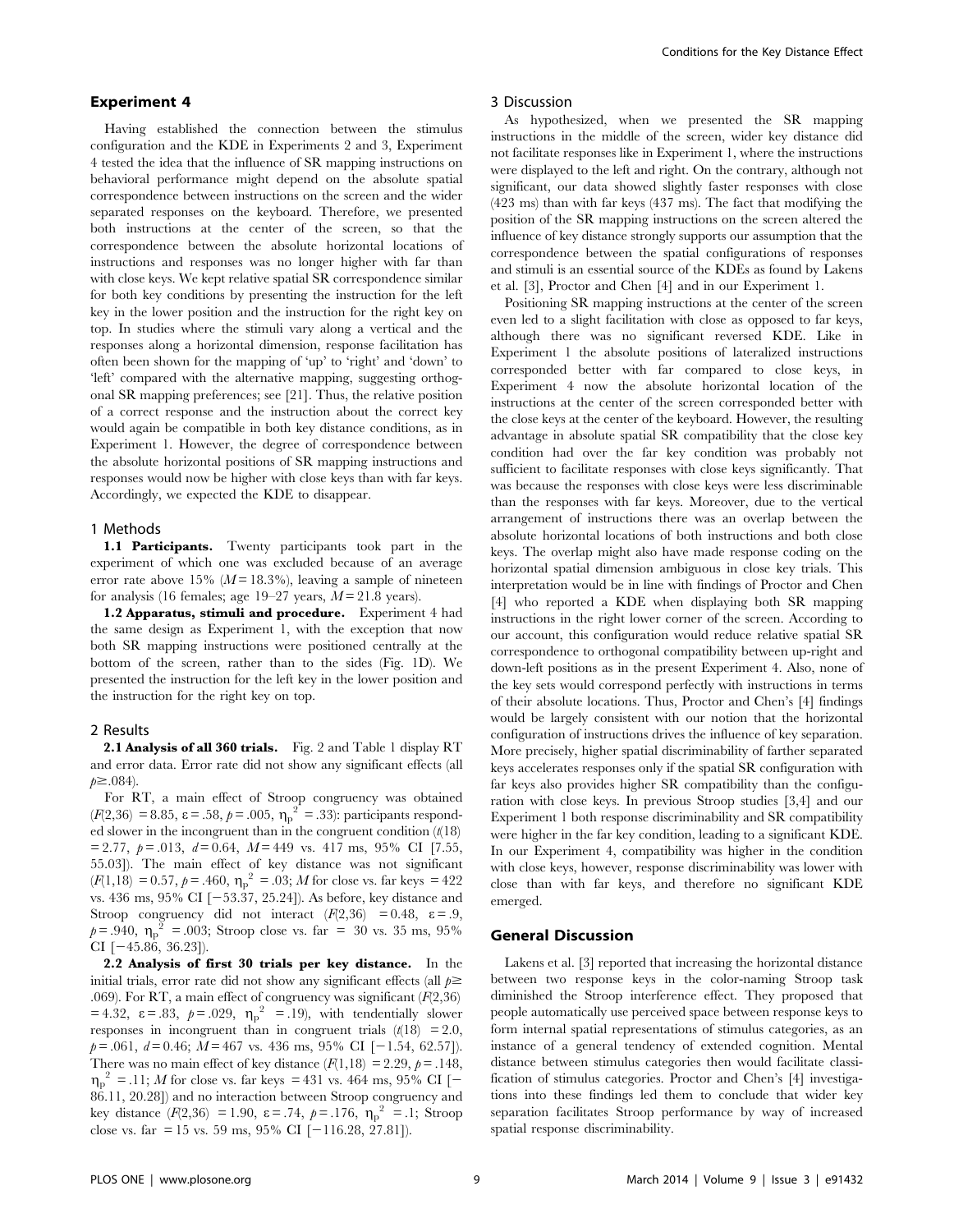However, we show that physical separation of response keys is by itself not sufficient to facilitate color-classification in the Stroop task.

# 1 Our results

In Experiment 1 we confirmed an effect of key distance on RT in Lakens et al. 's [3] Stroop task. In Experiments 2–4 we altered the stimulus configuration by manipulating the SR mapping instructions which had been presented on the screen. Effects of key distance were cancelled when SR mapping instructions were completely removed from the display in Experiments 2 and 3, and when both instructions were presented in the middle of the screen in Experiment 4.

Our two main findings are that necessary conditions for the KDE in the Stroop task comprise (1) displaying SR mapping instructions on the screen along with the Stroop stimuli, and furthermore (2) a spatial configuration of the SR mapping instructions which provides higher spatial compatibility with the better discriminable key set, in this case the wider spaced keys. The source of the KDE is thus not physical separation of response keys alone. Instead, the effect arises from an interaction between the configurations of both the stimuli and the responses.

Previous and present results altogether suggest that key separation facilitates responses in the Stroop task. There is, however, no consistent evidence for an attenuation of the Stroop interference effect. Separate analyses of our studies do also not confirm a transient KDE as reported by Proctor and Chen [4]. In the following we relate our findings to previous evidence from behavioral studies.

#### 2 Response discriminability

Whereas we can demonstrate that the KDE is not due to response characteristics alone, results from earlier studies delineate the contribution of response discriminability to the influence of key separation. Extending Lakens et al. [3], Proctor and Chen [4] were able to exclude that either anatomical or spatial discriminability of effectors, rather than spatial discriminability of keys, added substantially to the KDE. Using the same basic Stroop task, they tested the influence of anatomical discriminability of effectors by contrasting three between-subject conditions. Participants pressed either (a) close or (b) far keys using the index fingers of the left and right hand, as in previous experiments, or (c) close keys using the index and middle fingers of the dominant hand [4] (Experiment 2). In a further experiment, the authors investigated spatial discriminability of effectors by letting participants operate the far keys with sticks held at a close spatial separation versus operating the close keys with sticks held far apart [4] (Experiment 3). The Stroop effect was of a similar size, regardless of whether participants responded with fingers from one or two hands, or whether they operated the keys with close or far apart sticks. The authors concluded that it was not discriminability of effectors, but rather spatial discriminability of response keys that facilitated response selection. Spatial distance between responses might also increases the salience of response coding on the horizontal spatial dimension, thereby enhancing response discriminability; see [22]. Evidence consistent with a predominant influence of spatial response separation on response selection came also from different domains, including spatial SR compatibility [10] and taskswitching [23].

Proctor and Chen [4] attributed the KDE on Stroop performance to spatial discriminability of responses. Our results, however, imply that the spatial correspondence between positions of instructions on the screen and responses on the keyboard is another essential source of the KDE.

### 3 Interactions between stimulus and response coding

Our data show that the combination of the response and also the stimulus configuration is crucial to drive the KDE in the Stroop task. With the help of a theoretical framework by Adam et al. [12] we consider a new view into the Stroop paradigm that takes into account the role of the displayed SR mapping instructions in the emergence of the KDE.

In their theoretical account of results from response-cuing experiments, for example [9], Adam et al. [12] propose a 'Grouping Model' that emphasizes the interaction between coding of stimulus and response configurations: the evidence suggests an essential dominance of the spatial arrangement of visual stimuli in coding of responses. The organization of the responses, however, may provide constraints on the translation of visual information into the selective activation of a response, especially in cases where stimulus locations cannot be straightforwardly mapped onto the response configuration. Now, visual letter stimuli in the Stroop task are neither positioned spatially nor preceded by visual cues. Nonetheless, the above account offers a potential role of the displayed SR mapping instructions and their spatial locations: assuming that the instructions might, accidentally, have acted as cues, prompting the participant to code font colors in 'left–right' categories, this would result in spatial coding (or perceptual 'grouping') of these stimulus characteristics. According to Adam et al. 's [12] framework now, both the strength of grouping within stimuli and responses in terms of distinctiveness and also the match between the grouping of stimuli and responses determines the process of response selection. In the Stroop task, a larger physical distance between response positions would enhance the motoric grouping in the far key relative to the close key condition. Furthermore, our results make it plausible to assume that the more distinct motoric grouping with far keys might lead to a situation where the best correspondence between perceptual and motoric groups/codes arises in a set-up where the absolute positions of instructions on the screen coincide with the wider separated responses (Experiment 1) rather than with the close responses (Experiment 4). The resulting higher correspondence in the far key condition would lead to fast, automatic response selection, whereas response selection in the close key condition would draw upon slower, non-automated top-down-processes (in this case, the Grouping model would assume a process of reorganization of response codes that attempts to match the configuration of the stimulus codes). Importantly, our results strongly suggest that spatial coding of Stroop stimuli would not be established by default without the spatial organization of mapping information on the screen, even if the distance between response keys is varied. This view is supported by our main findings that no KDE on Stroop interference emerges when SR mapping instructions are not displayed and that the effect furthermore depends on the spatial position of instructions on the screen.

Very recently, Nett and Frings [8] (Experiment 1b) also took notice of the spatial relation between on-screen instructions and responses as a potential confound in the original paradigm. Their direct comparison between two subject groups who were, or else, where not presented with the lateralized SR mapping instructions in a Stroop paradigm similar to Lakens et al. 's [3] did not yield any group differences. A KDE was found across both groups, however, exclusively in error rates. Mean RT showed the expected numerical differences between Stroop effects in the group presented with SR instructions (close =  $19 \text{ ms}$ , far =  $40 \text{ ms}$ ), while Stroop effects were similar without SR instructions (close = 26 ms, far = 28 ms). This finding seems to be not in line with those of our Experiment 3. It is neither self-evidently consistent with previous Stroop experiments, including Nett & Frings' [8]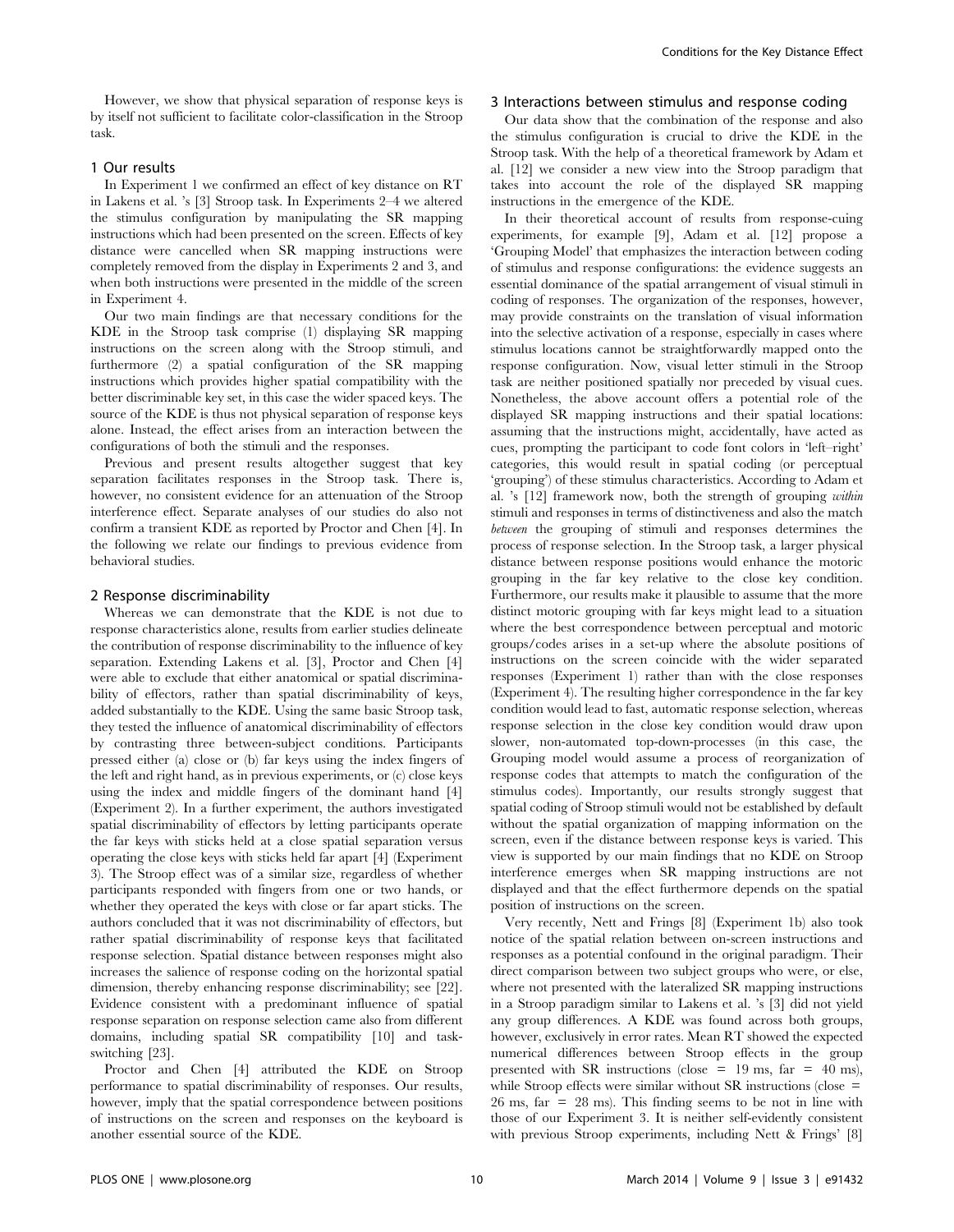first conceptual replication, where main analyses revealed effects of key distance on RTs only. Whereas a potential shift of participants' speed-accuracy criteria would be compatible with the data from Nett and Frings' [8] two experiments, it would contradict Proctor and Chen's [4] suggestion that an alignment of speed-accuracy criteria between participants takes place over the course of an experiment. Nett & Frings [8] however, state that they presented only 24 and 30 experimental trials in their first and second experiment, respectively. Their design description is somewhat ambiguous concerning whether this denotes the trial number altogether per participant or per key distance condition (although they state to have used as many trials as Lakens et al. [3] in Experiment 1b, which would be 30 trials per distance condition, or 60 trials). In any case, even 48 and 60 trial repetitions would make an adjustment of speed-accuracy criteria unlikely. If they chose in fact less repetitions than Lakens et al. [3] and Proctor and Chen [4] (Experiment 1, and for analyses), this might at the same time challenge the reliability of the measurement itself. Until independent evidence corroborates Nett & Frings' [8] findings, we still see the present results of both our Experiments 3 and 4 as indicating an essential role of the spatial relation between mapping instructions on the screen and responses for the KDE.

# 4 The influence of key distance on performance in the Stroop task

Proctor and Chen [4] noted that an attenuation of the Stroop effect in the incongruent condition by increased physical distance between response keys would indicate that Stroop interference can be affected by discriminability of responses at the responseselection stage [15], thus the origin of interference might not be confined to the stage of stimulus encoding.

Summing up results from previous and present Stroop studies in which key distance was expected and found to affect performance, there is no conclusive evidence that this influence modifies the Stroop interference effect: so far, three studies [3], [4,8] (Experiment 1 and Experiment 1a, respectively) found a significant interaction between key distance and Stroop congruency in RT which was due to less Stroop interference with far than with close keys. In three previous experiments [4,8] (Experiments 2 & 3 and Experiment 1b, respectively), and our Experiment 1, the key distance-by-Stroop congruency interaction was not significant in RT, apart from similar RT patterns [4], or else an effect was present in error rate only [8] (Experiment 1b). Two experiments showed either a main effect of key distance alone [4] (Experiment 2), or in addition to an interaction [8] (Experiment 1a). Therefore, the evidence does not permit to conclude that key separation might suppress interference from the task-irrelevant stimulus characteristic (word meaning) on the classification of font color. The main effect of key distance in Experiment 1, with faster responses in the far key condition, would rather indicate that categorization performance is generally improved by a larger key distance, probably via faster response selection. Trivial explanations for a main effect in terms of motoric or postural mechanisms seem at least unlikely: in a control experiment by Lakens et al. [3], key distance did not affect performance when demands on response selection were minimized by having participants indicate the mere occurrence of either red or blue letter strings with alternately the left or right key. Of note, a main effect would even be more consistent with Lakens et al. 's [3] notion of automatic spatial representations than an interaction.

Furthermore, our results do not further support Proctor and Chen's [4] suggestion that the KDE on Stroop performance is transient and therefore manifest only in the early trials of an experiment. Because Lakens et al. [3] obtained their original

results with 10 trial repetitions per Stroop congruency (incongruent, congruent, neutral) and key distance condition, which is an unusually small number of repeated measurements for RT experiments, Proctor and Chen [4] investigated whether the KDE is influenced by practice at the Stroop task. They compared analyses including the initial 60 trials (i.e., two blocks of 30 trials per key distance condition each) of their three Stroop experiments with analyses including all 720 trials from two of their experiments (as their first study was an exact replication of Lakens et al. it comprised only 60 trials). It turned out that the pattern of performance that indicated diminished Stroop interference with far apart keys could be obtained in the replication study and in the first 30 trials per key distance condition of the other two experiments (even though the corresponding interaction was significant only in the replication experiment), but not when all 720 trials were analyzed. The authors suggested that practice over the course of the experiment might have led to an improvement in the ability to discriminate the close keys. However, as we stated above, this notion would contradict Lakens et al. 's [3] idea of an automatic influence of key separation on mental representation. As an alternative explanation, Proctor and Chen [4] proposed that participants might have adjusted initially different speed-accuracy criteria for the close and the far key condition. This account was not clearly supported by their data, though, because there was no significant interaction effect on error rate. In the end, a transitory KDE that vanishes after only about 30 experimental trials would at the same time have much less implications for Stroop experiments and other categorization tasks in general, where the usual number of trials is much higher.

When we performed supplemental analyses including only the first 30 trials from each key distance condition in Experiments 1-4, we found ANOVA results to be largely consistent with our main analyses. RT showed a main effect of Stroop congruency in all experiments. Most importantly, there was a main effect of key distance in the first trials of Experiment 1, consistent with the analysis including all trials. Again in accord with our main analyses, we did not find an interaction between key distance and Stroop congruency in Experiment 1 or any of the other experiments. Thus, our supplementary analyses do not support the assumption that novelty of the task constitutes a boundary condition of the KDE on Stroop performance. In the end, however, any proposition concerning the nature of the influence of key separation on color categorization must remain tentative until future studies investigate possible effects of key separation on other cognitive tasks with a similar stimulus-response set-up.

#### Conclusions

In the color-naming Stroop task, when participants have to indicate the stimulus color by pressing either a left or right response key, RT can be moderated by the physical distance between these keys, as was first reported by Lakens et al. [3].

Our main finding is that the influence of key distance on performance in the Stroop task depends on spatial characteristics of the unusual stimulus configuration in the paradigm used by Lakens et al. [3] that have not been considered so far: the distance between keys exerts an influence on RT only in conditions where (a) instructions about mapping of keys to colors are visible on the screen in addition to the actual Stroop stimuli, and (b) these instructions are displayed in positions that correspond with the positions of the wider separated keys on the horizontal dimension.

The present evidence contradicts Lakens et al. 's [3] proposal that perceived space between response keys automatically gives rise to spatial representations of color categories. In line with